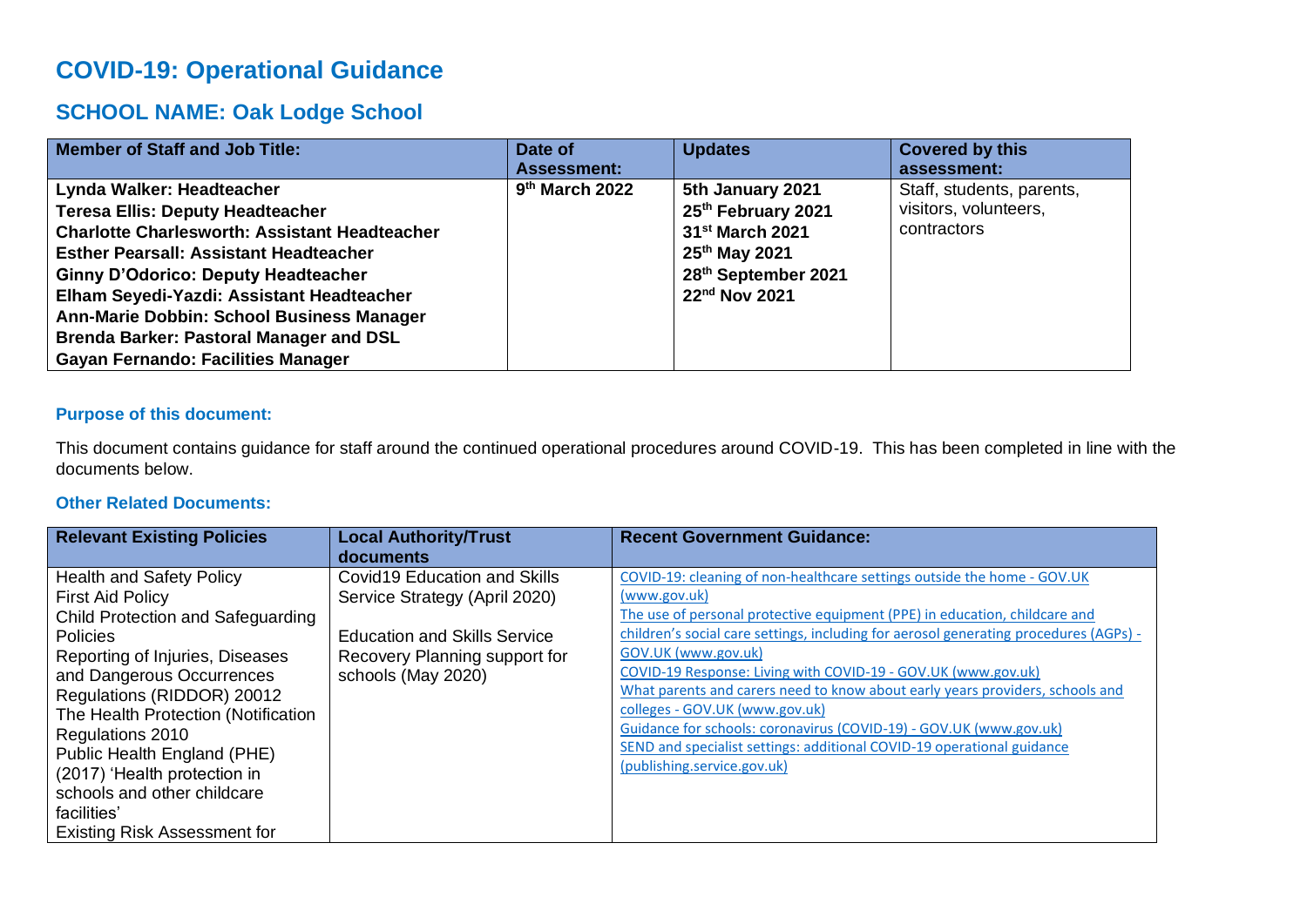| school pha<br>-openina<br>rc<br>3000<br>ascu Ic |  |
|-------------------------------------------------|--|
|                                                 |  |

#### **The guidance states**

- 1. Ensure good hygiene for everyone.
- 2. Maintain appropriate cleaning regimes.
- 3. Keep occupied spaces well ventilated.
- 4. Follow public health advice on testing, self-isolation and managing confirmed cases of COVID-19.

# **1. Ensure good hygiene for everyone**

# **Hand hygiene**

- Frequent and thorough hand cleaning should now be regular practice. You should continue to ensure that pupils clean their hands regularly. This can be done with soap and water or hand sanitiser. Ensure there is enough soap/paper towels to enable this to happen – if any of these supplies run out please contact the facilities team.
- Students to be reminded to use hand sanitiser or wash their hands on arrival and/or going into a different room, coming in from break / before and after eating

# **Respiratory hygiene**

The 'catch it, bin it, kill it' approach continues to be very important.

- Continue to encourage staff and students to adhere to safe practices. Ensure adequate tissues and bins in classrooms additional boxes of tissues can be collected from the medical room.
- Specific teaching across the curriculum on hygiene practices including explicit teaching of handwashing and respiratory hygiene.

# **Use of personal protective equipment (PPE)**

- Most staff in schools will not require PPE beyond what they would normally need for their work. In our setting, this is provided for staff administering personal care. Most staff in schools will not require PPE beyond what they would normally need for their work. The guidance on the use of PPE in [education, childcare and children's social care settings](https://www.gov.uk/government/publications/safe-working-in-education-childcare-and-childrens-social-care) provides more information on the use of PPE for COVID-19.
- Additional PPE for COVID-19 is only required in a very limited number of scenarios, for example, when performing aerosol generating procedures (AGPs).
- Please see Teresa or Charlotte if you believe you need to have any additional PPE needs.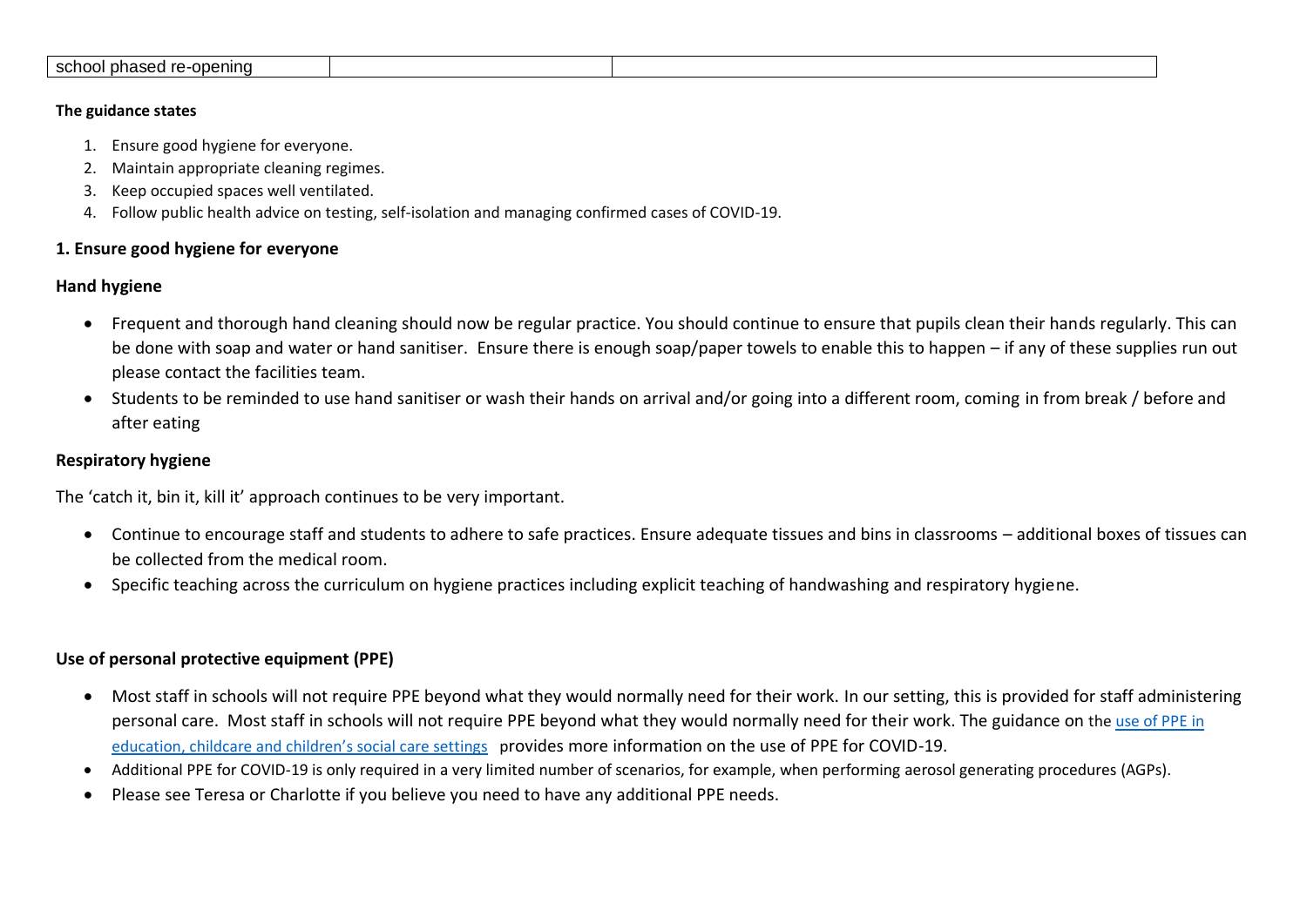## **2. Maintain appropriate cleaning regimes, using standard products such as detergents**

Maintain use of appropriate cleaning schedule, including regular cleaning of areas and equipment (for example, twice per day), with a particular focus on frequently touched surfaces.

Frequently touched surfaces should be wiped down at least twice a day, and one of these should be at the beginning or the end of the working day. Cleaning should be more frequent depending on the number of people using the space, whether they are entering and exiting the setting and access to handwashing and hand-sanitising facilities.

Cleaning of frequently touched surfaces is particularly important in bathrooms and communal kitchens. It is the responsibility of all staff to help clean down communal areas such as staff rooms, and the facilities team to support cleaning bathrooms. Please notify the facilities team if you find a bathroom needs additional cleaning – although please note that the room must be empty of students and staff in order for them to be able to do this.

Additional mealtime supervisors have been recruited to support the cleaning over lunch times (as an area with high traffic) in line with the latest guidance.

When cleaning surfaces, it is not necessary to wear personal protective equipment (PPE) or clothing over and above what would usually be used.

See also guidance on the cleaning of non-healthcare settings (link above).

# **3. Keep occupied spaces well ventilated**

When school is in operation, it is important to ensure it is well ventilated and that a comfortable teaching environment is maintained.

Poorly ventilated spaces (such as support spaces without windows, boys changing room by pool) between classrooms should only be use by one student at a time and where possible, the door should remain open if more than one person is using the space. Doors should be opened frequently.

No large gatherings (parents' evenings, whole school assemblies, morning meetings etc) should take place on site indoors, and when the hall is being used the doors to the corridor should be opened frequently to allow airflow.

Mechanical ventilation is a system that uses a fan to draw fresh air or extract air from a room. Facilities team to adjust to increase the ventilation rate wherever possible and check to confirm that normal operation meets current guidance and that only fresh outside air is circulated. If possible, systems should be adjusted to full fresh air or, if this is not possible, then systems should be operated as normal as long as they are within a single room and supplemented by an outdoor air supply (eg swimming pool.)

Where mechanical ventilation systems exist, you should ensure that they are maintained in accordance with the manufacturers' recommendations.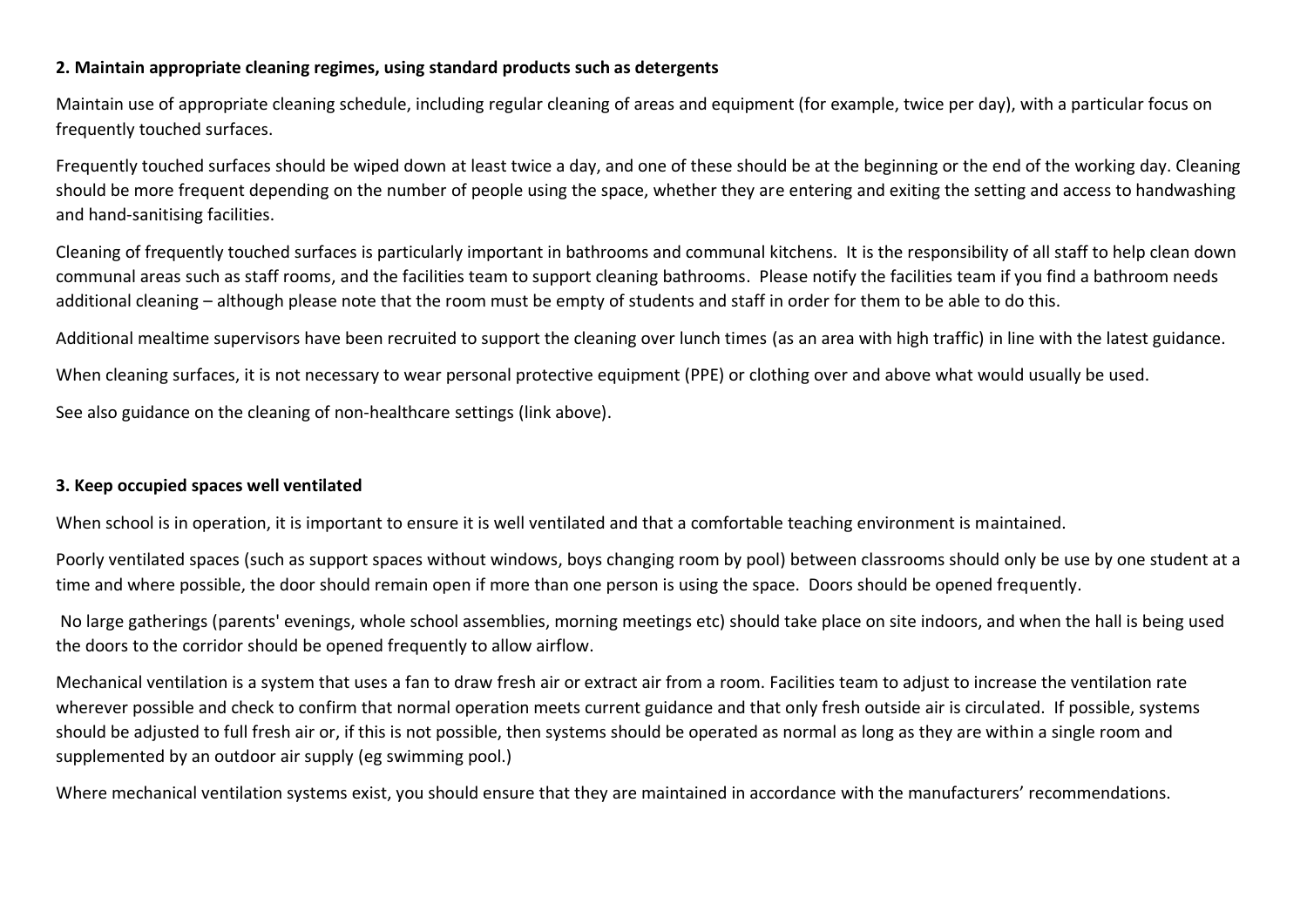Opening external windows can improve natural ventilation, and in addition, opening internal doors can also assist with creating a throughput of air. If necessary, external opening doors may also be used (if they are not fire doors and where safe to do so).

You should balance the need for increased ventilation while maintaining a comfortable temperature.

The Health and Safety Executive guidance on air conditioning and ventilation during the COVID-19 pandemic and CIBSE COVID-19 advice provides more information. This includes:

*You can improve natural ventilation by fully or partly opening windows, air vents and doors. Don't prop fire doors open.*

*Buildings are usually designed to provide adequate ventilation. You should be able to open any windows or vents that let in fresh air. If they cannot be opened, ventilation in that area will be less effective.*

*Don't close doors or windows completely when people are in a naturally ventilated area. This can result in very low levels of ventilation.*

*Cooler, windier weather increases natural ventilation through openings. This means you don't need to open windows and doors so wide.* 

## *Airing rooms (purging)*

*Airing rooms as frequently as you can improves ventilation. Opening all the doors and windows as fully as possible maximises ventilation in a room. You can do this when people leave for a break and even 10 minutes an hour can help reduce the risk from virus in the air, depending on the size of the room.*

CO2 monitors are available for use in poorly-ventilated spaces as needed. Facilities team currently in process on conducting a data analysis of different classrooms using CO2 monitors and risk assessment may be amended to include use of air purification/filtration systems if required.

The dress code for students will be relaxed to allow them to bring in additional warm clothing and wear it in class if they are cold. If teachers feel their classrooms are too cold to work in, additional fan heaters can be purchased.

# **4. Follow public health advice on testing, self-isolation and managing confirmed cases of COVID-19**

## **When an individual develops COVID-19 symptoms or has a positive test**

Pupils, staff and other adults should follow public health advice on [when to self-isolate](https://www.nhs.uk/conditions/coronavirus-covid-19/self-isolation-and-treatment/when-to-self-isolate-and-what-to-do/) and what to do. **They should not come into school if they have symptoms, have had a positive test result (including lateral flow test) or other reasons requiring them to stay at home due to the risk of them passing on COVID-19 (for example, they are required to quarantine due to increased travel restrictions).**

If anyone at school develops COVID-19 symptoms, contact a senior leader or a member of the medical team.

 Students and staff should continue to self-isolate and get [a PCR test \(a test that is sent to the lab\)](https://www.gov.uk/get-coronavirus-test) on GOV.UK as soon as possible if they have **any** of these 3 symptoms of COVID-19, even if they are mild: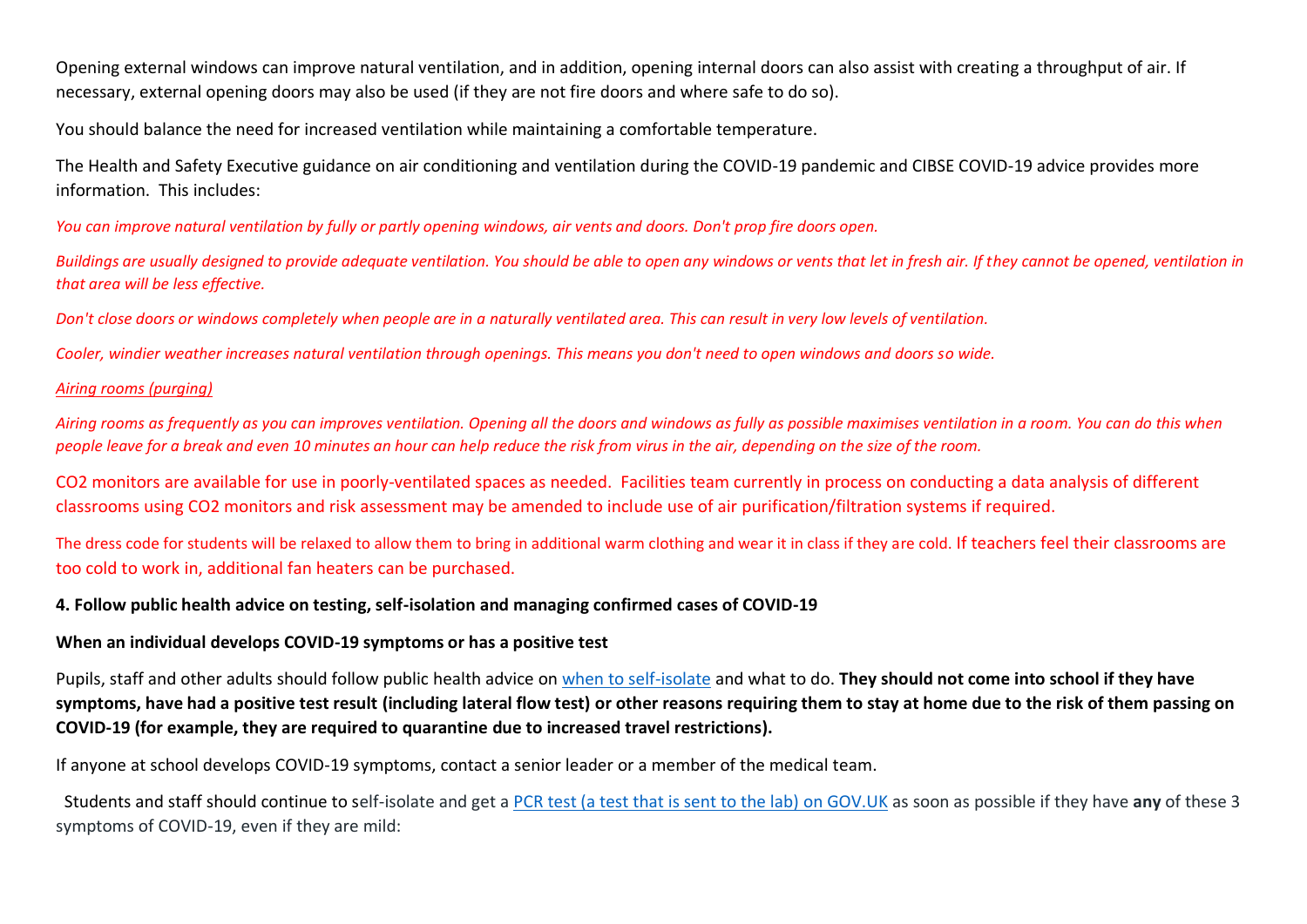- a high temperature (hot to touch on chest/back, temp of over 38)
- a new, continuous cough (frequent, persistent coughing multiple times over a short period of time)
- a loss or change to your sense of smell or taste

For everyone with symptoms, they should avoid using public transport and, **wherever possible**, be collected by a member of their family or household. This means that parents should be called to come and collect students as soon as possible.

If a pupil is awaiting collection, they should be left in a room on their own **if possible and safe to do so**. A window should be opened for fresh air ventilation if possible. Appropriate PPE should also be used if close contact is necessary. Further information on this can be found in [the use of PPE in education, childcare](https://www.gov.uk/government/publications/safe-working-in-education-childcare-and-childrens-social-care/the-use-of-personal-protective-equipment-ppe-in-education-childcare-and-childrens-social-care-settings-including-for-aerosol-generating-procedure)  [and children's social car](https://www.gov.uk/government/publications/safe-working-in-education-childcare-and-childrens-social-care/the-use-of-personal-protective-equipment-ppe-in-education-childcare-and-childrens-social-care-settings-including-for-aerosol-generating-procedure)e settings guidance.

- fluid-resistant surgical face masks (also known as Type IIR)
- disposable gloves
- disposable plastic aprons
- eye protection (for example, a face visor or goggles)

How much PPE you need to wear when caring for someone with symptoms of COVID-19 depends on how much contact you have.

- A face mask should be worn if you are in face-to-face contact.
- If physical contact is necessary, then gloves, an apron and a face mask should be worn.
- Wear eye protection if a risk assessment determines that there is a risk of fluids entering the eye, for example, from coughing, spitting or vomiting.

Any rooms they use should be cleaned after they have left.

Other symptoms linked with COVID-19 include shortness of breath, fatigue, loss of appetite, muscle ache, sore throat, headache, stuffy or runny nose, diarrhoea, nausea and vomiting. Any of these symptoms may also have another cause and so are not included in the list of symptoms for which you should book a test.

Students and staff can return to school if they test negative on a lateral flow test on days 5 and 6 and do not have a high temperature, sickness or diarrhoea. If your day 5 result is positive, you can continue to test each day and can return after two consecutive negative results.

# **If parents do not follow guidance**

In most cases, parents and carers will agree that a pupil or student with the key symptoms or COVID-19 should not attend given the potential risk to others. If a parent or carer insists on their child attending your setting where they have a confirmed or suspected case of COVID-19, you can take the decision to refuse them if, in your reasonable judgement, it is necessary to protect others from possible infection with COVID-19.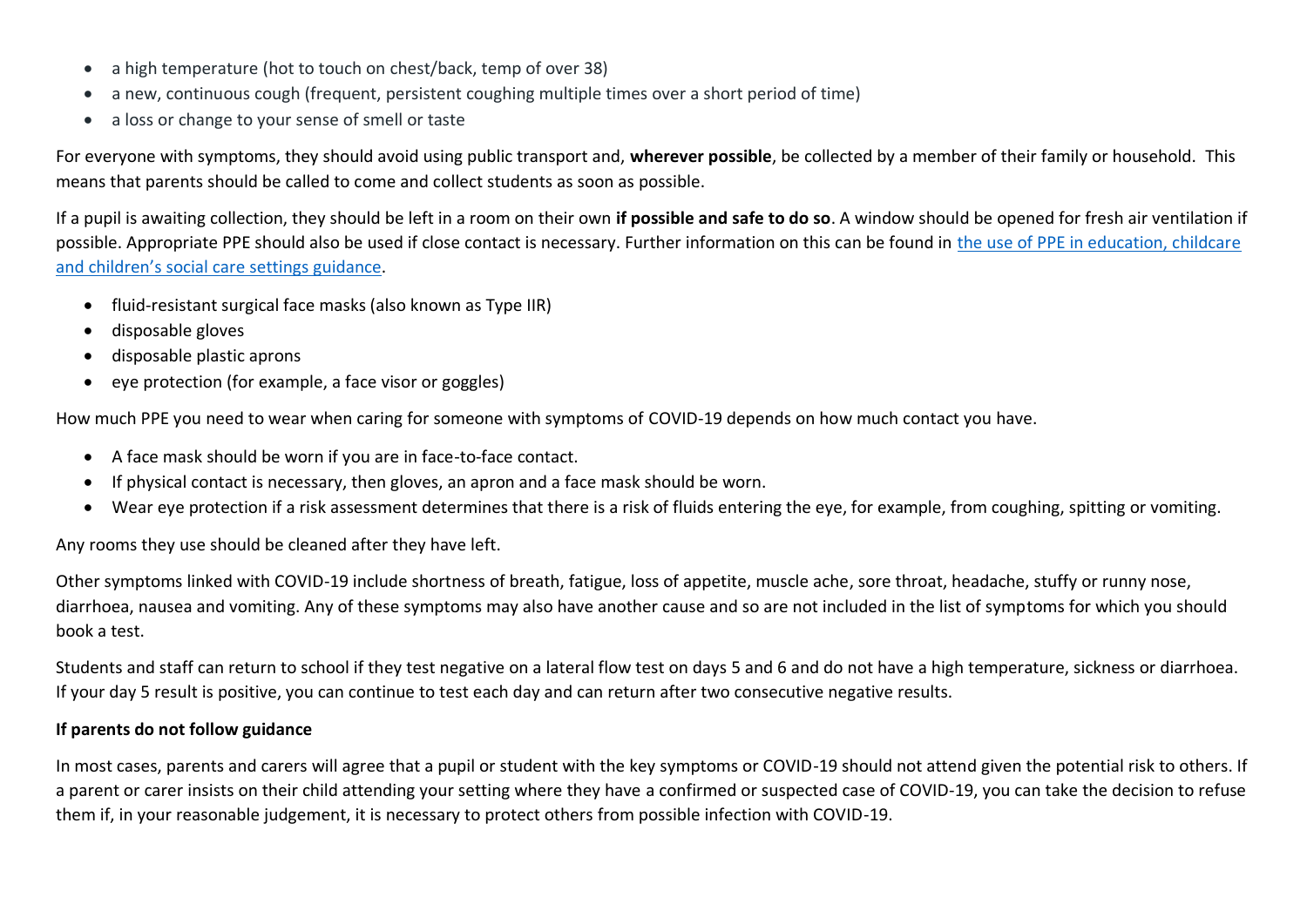#### **Close contact with someone with coronavirus (COVID-19) symptoms**

People who live in the same household as someone with COVID-19 are at the highest risk of becoming infected because they are most likely to have prolonged close contact. People who stayed overnight in the household of someone with COVID-19 while they were infectious are also at high risk.

If you live with, or have stayed overnight in the household of, someone who has COVID-19, you are advised to:

- minimise contact with the person who has COVID-19
- work from home if you are able to do so
- avoid contact with anyone you know who is at higher risk of becoming severely unwell if they are infected with COVID-19, especially those with a severely weakened immune system
- limit close contact with other people outside your household, especially in crowded, enclosed or poorly ventilated spaces
- wear a well-fitting face covering made with multiple layers or a surgical face mask in crowded, enclosed or poorly ventilated spaces and where you are in close contact with other people
- pay close attention to the main symptoms of COVID-19. If you develop any of these symptoms, order a PCR test. You are advised to stay at home and avoid contact with other people while you are waiting for your test result

Follow this advice for 10 days after the day the person you live or stayed with symptoms started (or the day their test was taken if they did not have symptoms).

Children and young people who usually attend an education or childcare setting and who live with someone who has COVID-19 should continue to attend the setting as normal.

If you are a contact of someone with COVID-19 but do not live with them or did not stay in their household overnight, you are at lower risk of becoming infected. In this instance you should continue to be vigilant for symptoms and are recommended to take regular lateral flow tests.

#### **Asymptomatic testing**

Testing remains important in reducing the risk of transmission of infection within schools. Staff and secondary school pupils should continue to test at least twice weekly at home, with lateral flow device (LFD) test kits, 3 to 4 days apart. Testing remains voluntary but is strongly encouraged.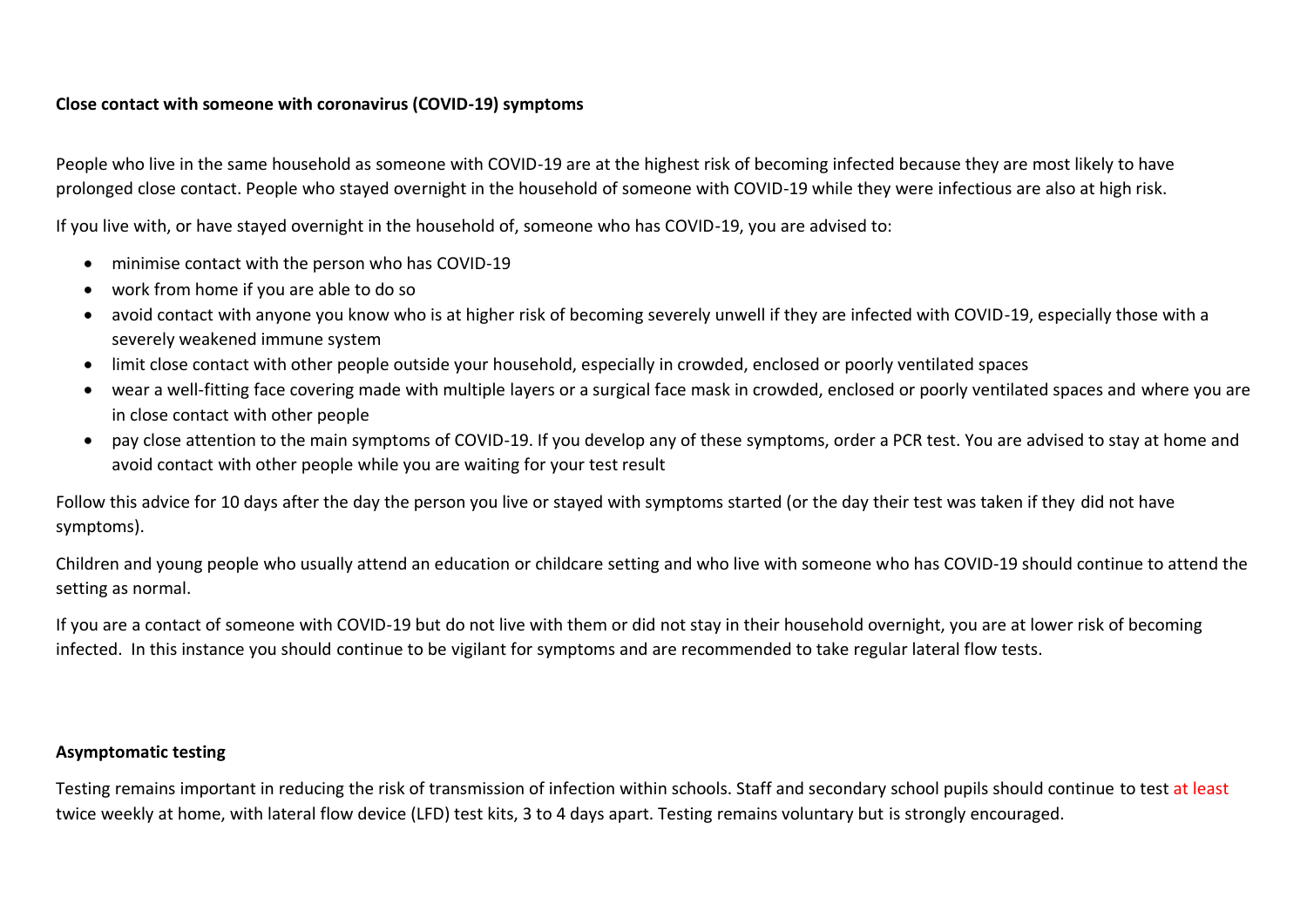Additional testing kits are available can be provided by the medical room. We will continue to offer the LFT from the medical room for anyone unable to test at home, although the staff member or student must administer the test themselves.

We may have a few students who are able to self-administer the test and will liaise with parents about them doing the test at home.

If you test positive on a lateral flow test and have **no symptoms** you are no longer required to do a PCR test to confirm unless you subsequently develop symptoms, although you must then register the test result and begin the period of isolation as normal.

#### **Information sharing**

Upon confirmation of a positive case, the school will notify parents of the class group informing them that there has been a positive case (if they have been in contact with the positive case within the previous 2 days.) Staff in the group will also be informed a member of the SLT if they have been in recent contact with a confirmed positive case. In line with GDPR, the name if the individual will not be disclosed.

#### **Other considerations**

Clinical studies have shown that children and young people, including those previously considered to be clinically extremely vulnerable (CEV), are at very low risk of serious illness if they catch the virus. The UK Clinical Review Panel has recommended that no children and young people under the age of 18 have been removed from the shielded patient list.

Children and young people previously considered CEV should attend school and should follow the same COVID-19 guidance as the rest of the population. However, if a child or young person has been advised to isolate or reduce their social contact by their specialist, due to the nature of their medical condition or treatment, rather than because of the pandemic, they should continue to follow the advice of their specialist.

All children aged 12 and over are now eligible for COVID-19 vaccination. Those aged 12 to 17 are eligible for a **first dose** of the Pfizer/BioNTech COVID-19 vaccine, although 12- to 17-year-olds with certain medical conditions that make them more at risk of serious illness, or who are living with someone who is immunosuppressed, are eligible for 2 doses. These children will be contacted by a local NHS service such as their GP surgery to arrange their appointments. All other 12- to 15-year-olds will be offered the vaccine via the school-based programme. Young people aged 16 to 17 will be invited to a local NHS service such as a GP surgery or can access the vaccine via some walk-in COVID-19 vaccination sites.

#### **Face coverings**

Face coverings are no longer recommended, although please respect the right of colleagues to continue to wear them and to ask others to do the same if entering their classrooms.